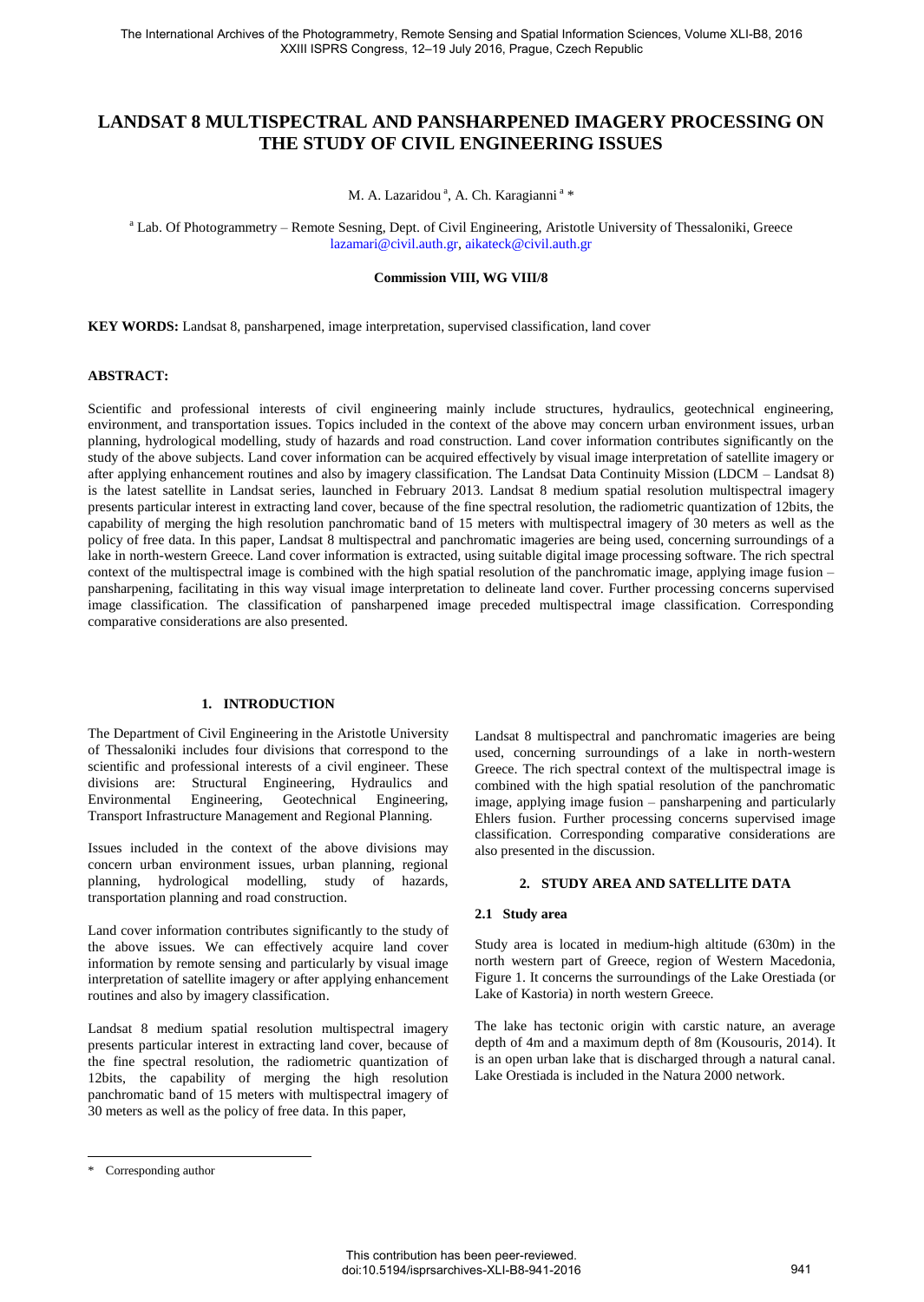

Figure 1. Study area in the north western part of Greece

## **2.2 Satellite data**

The used satellite data include Landsat 8 image data.

Landsat 8 was launched on February 11, 2013 and carries two instruments: The Operational Land Imager (OLI) sensor and the Thermal Infrared Sensor (TIRS). These sensors both provide improved signal-to-noise (SNR) radiometric performance quantized over a 12-bit dynamic range. (This translates into 4096 potential grey levels in an image compared with only 256 grey levels in previous 8-bit instruments). Improved signal to noise performance enable better characterization of land cover state and condition (http://landsat.usgs.gov/landsat8.php).

Landsat 8 satellite data consist of eleven spectral bands with a spatial resolution of 30 meters for Bands 1 to 7 and 9. The resolution for Band 8 (panchromatic) is 15 meters and for Bands 10, 11 is 100m.

The image data we used in this study was downloaded free of charge from U.S. Geological Survey 7, (path: 185, row: 32) http://earthexplorer.usgs.gov. They were acquired at 2014-03- 14 with level processing 1T - Standard Terrain Correction (systematic radiometric and geometric accuracy) and projection information: UTM, zone 34, spheroid & datum WGS 84. The image is cloud-free and has excellent quality (image quality: 9).

### **3. DIGITAL IMAGE PROCESSING**

Digital image processing was done with Erdas Imagine 2011 software (using its standard routines and the modeler module) and it concerned layerstacking of the downloaded data, subsetting the scene to the study area, Ehlers fusion and supervised image classification.

True colour composite image and panchromatic image of the study area are presented in Figure 2 and Figure 3, respectively.

The dominant features in the study site are: Lake Orestiada and the peninsula in its western part, where the city of Kastoria is located.



Figure 2. True colour composite of the study area



Figure 3. Panchromatic image of the study area

# **3.1 Ehlers fusion**

Image fusion is the combination of two or more different images to form a new image by using a certain algorithm (Genderen and Pohl 1994). Image fusion methods can be differentiated into three levels: pixel level, feature level and klowledge or decision level (Ehlers et al, 2010). Pixel level fusion techniques are often used in remote sensing and particularly in image pansharpening (Zhang, 2004). These techniques may be based on arithmetic combinations (multiplicative, Brovey), component substitution (Principal Component Analysis - PCA, Intensity Hue Saturation – HIS, Gram Schmidt), Fourier Transform (Ehlers, High Pass Filtering Approach) and on Multi – Scale or Multi – Resolution techniques (Wavelet Transform) (Lasaponara et al, 2012).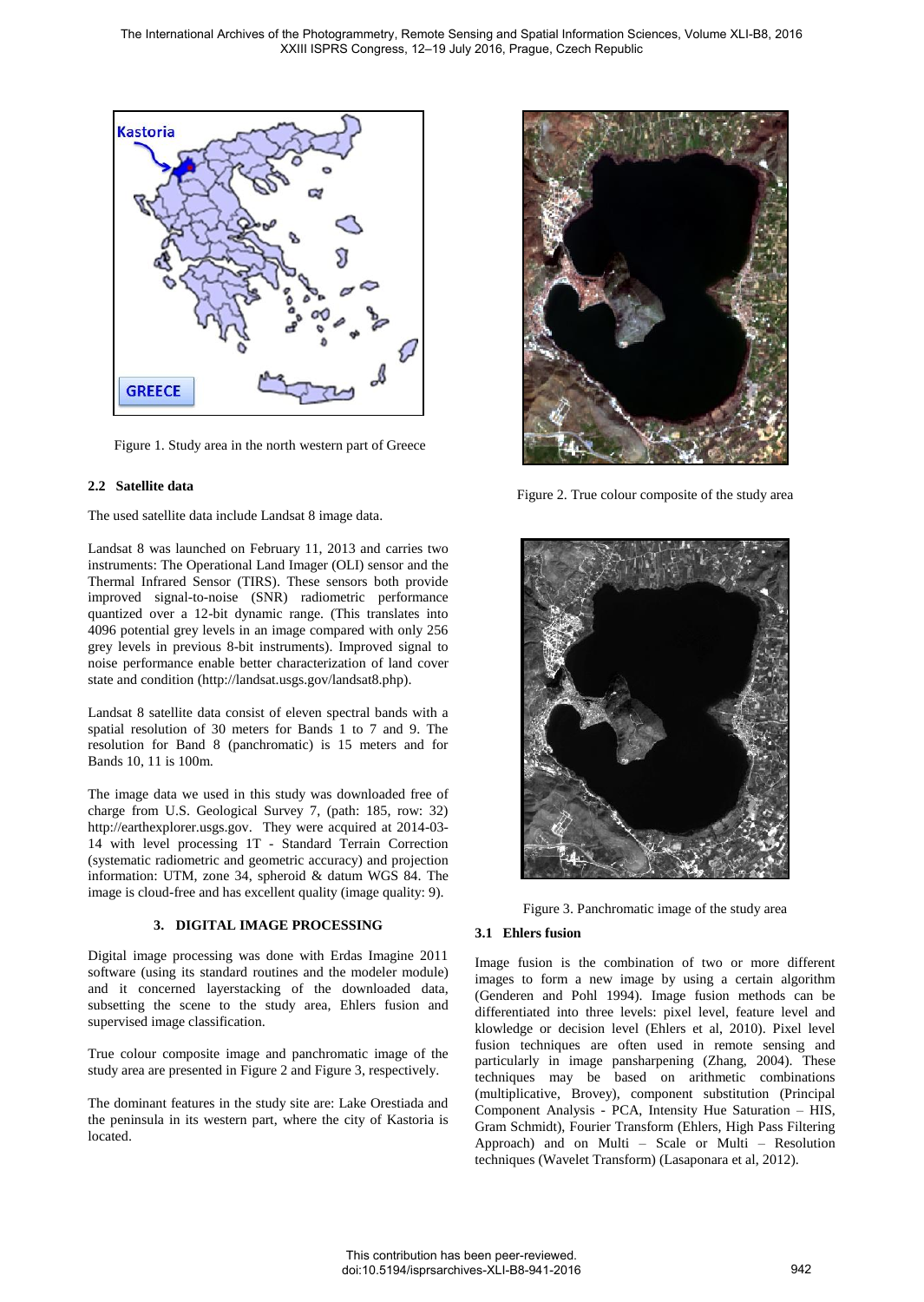In this paper, Ehlers fusion was used. This method is done with the following procedure. Intensity Hue Saturation (IHS) transformation is done in the multispectral image. Fast Fourier Transform (FFT) is applied in the component of Intensity (I) of the resulted image as well a low pass filter. Fast Fourier Transform is also applied in the panchromatic image followed by high pass filtering. In these filtered images inverse FFT is applied and the results are added. Finally an inverse HIS transformation is applied to produce a fused RGB image. The procedure can be repeated with successive three band selections until all bands are fused with the panchromatic image (Ehlers, 2010).

The resulted fused – pansharpened image is presented in Figure 4. The evaluation of the pansharpened image was done using visual analysis and statistical measures, particularly correlation coefficient and high pass correlation coefficient.



Figure 4. Pansharpened image (True Colour Composite)

Visual analysis of the pansharpened image shows that visual changes in colour do not appear compared to the multispectral image. The improved structure is clearly visible. The spectral characteristics of the original image are preserved and the spatial improvement is evident, particularly in the built up areas and the cultivations.

However, we must mention that visual analysis is subjective, depending on the interpreter.

The spectral value preservation was evaluated with the correlation coefficient between the bands of the multispectral image and the corresponding bands of the pansharpened image. Values for the correlation coefficient range from -1 to +1. The best correspondence between the two images should be close to +1.

The results are presented in Table 1, indicatively for bands 2,3,4,5.

| <b>Band 2</b> | Band 3 | Band 4 | <b>Band 5</b> |
|---------------|--------|--------|---------------|
|               |        |        |               |

Table 1. Correlation coefficients between the corresponding multispectral and pansharpened images (indicatively for bands 2,3,4,5)

The spatial improvement was evaluated with the calculation of the high pass correlation coefficient (Zhou et al, 1998). A high pass filter (3x3) was applied to the panchromatic image and to each band of the pansharpened image.

The calculation of the correlation coefficients between the filtered bands of the pansharpened image and the filtered panchromatic image followed, resulting in Table 2, indicatively for bands 2,3,4,5.

|                                          |        | <b>Filtered Pansharpened image</b> |        |        |
|------------------------------------------|--------|------------------------------------|--------|--------|
|                                          | Band 2 | Band <sub>3</sub>                  | Band 4 | Band 5 |
| <b>Filtered</b><br>panchromatic<br>image | 0.910  | 0.930                              | 0.890  | 0.870  |

Table 2. High pass correlation coefficients (indicatively for bands 2,3,4,5)

The average value for the coefficient values for the 4 bands that are indicatively presented is 0.937. The correlation coefficients after high pass filtering produced an average value of 0.900.

### **3.2 Supervised image classification**

The object of image classification is the categorization of all pixels of an image into land cover classes (Lillesand et al, 1987).

Particularly in supervised classification, the user "supervises" the pixel categorization by selecting sample pixels representative of specific classes and afterwards with the suitable image processing software uses these training sites for the classification of all the pixels of the image.

The selection of training sites is done on the base of user΄s prior knowledge about the area. Maximum Likelihood Classification (MLC) is a common used supervised classification for Landsat imageries and it was the classification we applied in this paper.

The classification scheme included 6 classes: water, dense vegetation, sparse vegetation, dense built up areas, sparse built up areas and cultivations. Fifteen training sites were used for each class.

At first the pansharpened image was classified because of the easier identification of the landscape characteristics. The classification of the multispectral image followed. The training sites were chosen in corresponding areas with those used in the pansharpened image. The results are presented in Figure 5 and Figure 6.

An accuracy assessment of the two classified images was done by generating random points equally distributed per class and matching land cover with ancillary data. The results are presented in Table 3, Table 4 and Table 5.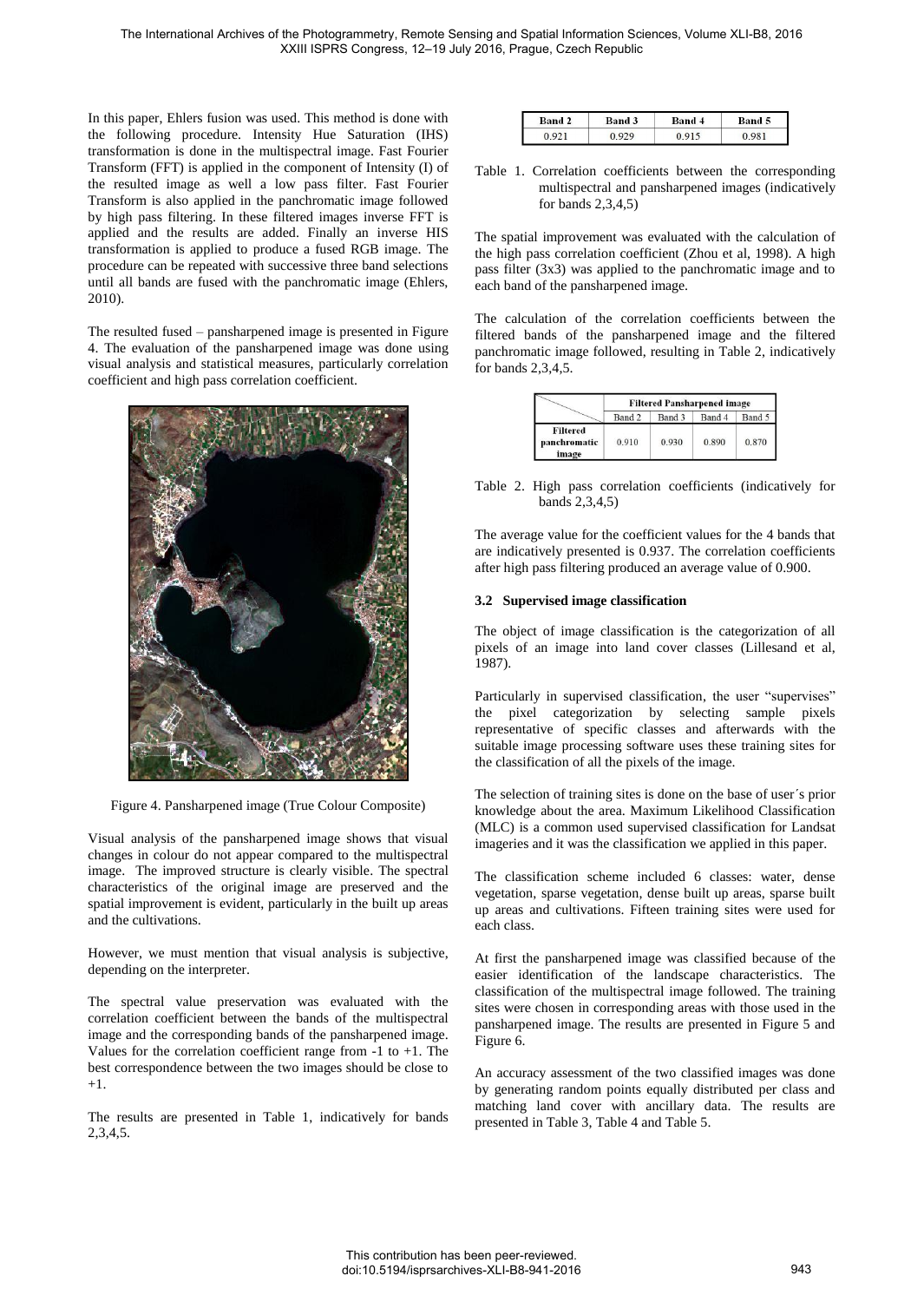

Figure 5. Pansharpened image classification



Figure 6. Multispectral image classification

| <b>ACCURACY TOTALS</b><br>Pansharpened image |                     |                      |                   |                              |                   |
|----------------------------------------------|---------------------|----------------------|-------------------|------------------------------|-------------------|
| <b>Class Name</b>                            | Reference<br>Totals | Classified<br>Totals | Number<br>Correct | <b>Producers</b><br>Accuracy | Users<br>Accuracy |
| water                                        | 16                  | 15                   | 15                | 93.75%                       | 100.00%           |
| dense vegetation                             | 15                  | 15                   | 15                | 100.00%                      | 100.00%           |
| sparse vegetation                            | 19                  | 15                   | 14                | 73.68%                       | 93.33%            |
| dense built up area                          | 16                  | 15                   | 15                | 93.75%                       | 100.00%           |
| sparse built up area                         | 12                  | 15                   | 12                | 100.00%                      | 80.00%            |
| cultivations                                 | 12                  | 15                   | 11                | 91.67%                       | 73.33%            |

Table 3. Accuracy assessment of the pansharpened image classification

| <b>ACCURACY TOTALS</b><br>Multispectral image |                                   |                                    |                                 |                                     |                                 |  |
|-----------------------------------------------|-----------------------------------|------------------------------------|---------------------------------|-------------------------------------|---------------------------------|--|
| <b>Class Name</b>                             | <b>Reference</b><br><b>Totals</b> | <b>Classified</b><br><b>Totals</b> | <b>Number</b><br><b>Correct</b> | <b>Producers</b><br><b>Accuracy</b> | <b>Users</b><br><b>Accuracy</b> |  |
| water                                         | 16                                | 15                                 | 15                              | 93 75%                              | 100.00%                         |  |
| dense vegetation                              | 15                                | 15                                 | 15                              | 100.00%                             | 100.00%                         |  |
| sparse vegetation                             | 15                                | 15                                 | 11                              | 73.33%                              | 73.33%                          |  |
| dense built up area                           | 15                                | 15                                 | 14                              | 93.33%                              | 93.33%                          |  |
| Sparse built up area                          | 11                                | 15                                 | 9                               | 81.82%                              | 60.00%                          |  |
| cultivations                                  | 18                                | 15                                 | 12.                             | 66.67%                              | 80.00%                          |  |

|  |                |  | Table 4. Accuracy assessment of the multispectral image |  |
|--|----------------|--|---------------------------------------------------------|--|
|  | classification |  |                                                         |  |

|                                       | Overall<br><b>Classification</b><br>Accuracy | Overall<br>kappa<br><b>Statistics</b> |  |
|---------------------------------------|----------------------------------------------|---------------------------------------|--|
| Pansharpened Image<br>Classification  | 91.11%                                       | 0.8933                                |  |
| Multispectral Image<br>Classification | 84.44%                                       | 0.8133                                |  |

Table 5. Overall classification accuracy and overall kappa statistics

### **4. DISCUSSION – CONCLUSIONS**

Land cover information contributes significantly on the study of urban and regional planning, hydrological modelling, study of hazards, transportation planning, road construction and other issues that are related to civil engineering.

The acquisition of land cover information can be effectively done with remote sensing methods and techniques.

Landsat 8 satellite imageries present particular interest in extracting land cover, mainly because of the fine spectral resolution and the capability of merging the high spatial resolution panchromatic band with multispectral imagery.

In this paper Landsat 8 multispectral and panchromatic imageries were used concerning the surroundings of a lake in north-western Greece.

In order to combine the rich spectral context of the multispectral image with the high spatial resolution of the panchromatic image, Ehlers fusion was applied. The pansharpened image was effectively evaluated visually, as well as using statistical measures. It can be photointerpreted easier than the original and the preservation of the spectral characteristics of the multispectral image makes it suitable for image classification.

Land cover delineation was carried out with supervised image classification of the pansharpened image and the original multispectral image. Overall classification accuracy and kappa statistics are higher for the pansharpened image classification.

In conclusion concerning the study site of this paper, Ehlers fusion can be effectively used for Landsat 8 image pansharpening and furthermore the pansharpened image can be satisfactorily classified to delineate land cover. This procedure may offer a useful tool for monitoring land cover and land cover changes, in areas that are associated with civil engineering interest.